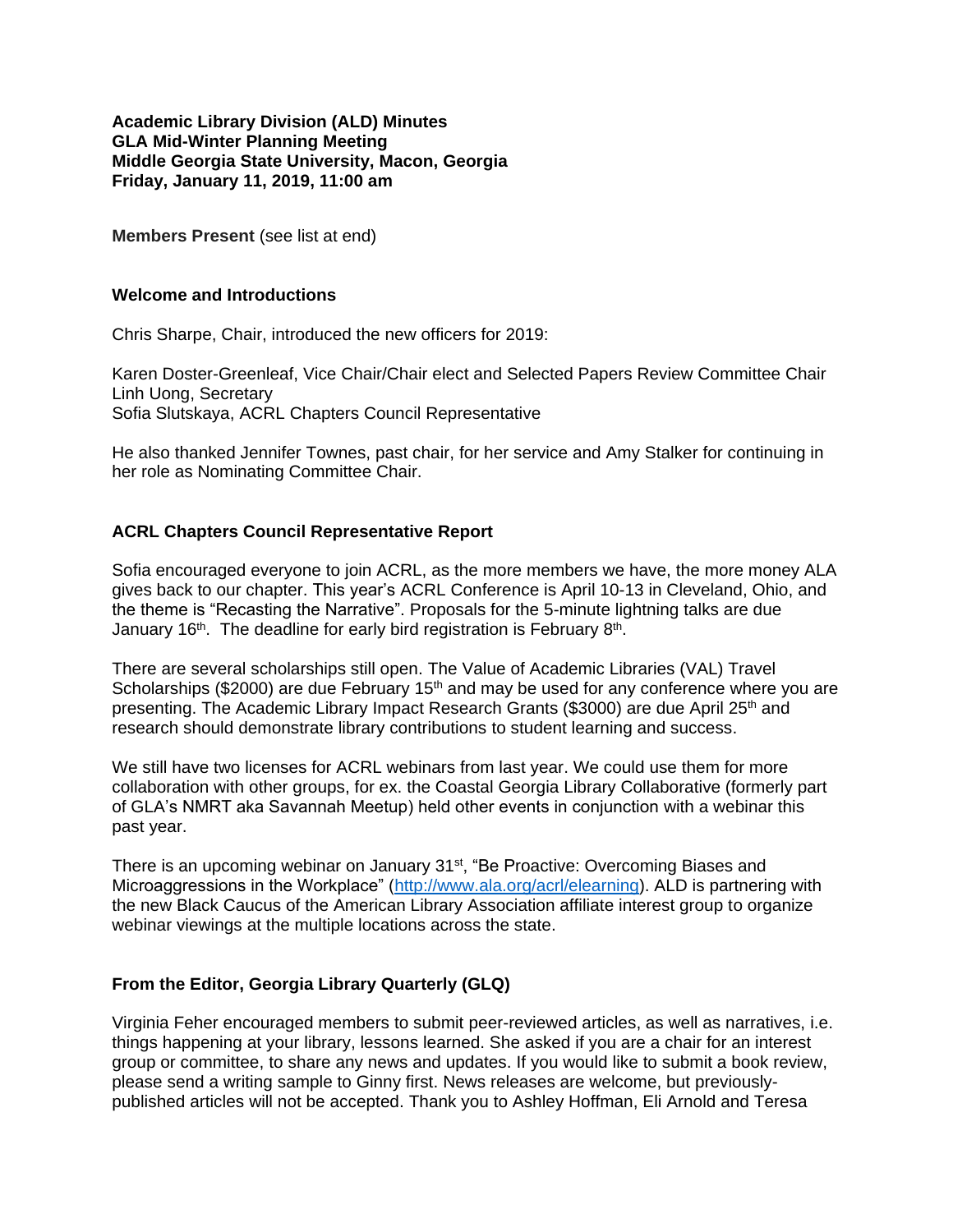Nesbitt for serving on the editorial board. Last, but not least - read GLQ! It has a world-wide readership. Also, enter the Academic Paper Competition at GLC!

## **Academic Paper Competition**

Chris said there were not as many paper submissions last year, as in previous years, and encouraged students to enter. For librarians, it is a great avenue for scholarship in the academic profession. The call for papers is usually in January, with submissions due in July and winners announced in August. The 1<sup>st</sup> place winner will receive \$250.

## **Proposal Ideas for GLC 2019**

- Professional writing workshop: Sofia said that there was talk in the past about creating an online writing group (note: Kennesaw has its own professional writing group). Also, ACRL just sent an email about a new writing coach program; we could ask if an organizer would come speak about it.

- Teaching and mentoring programs
- Working with book editors
- Event programming with faculty/staff to make them aware of library services
- What makes a good program?

- RACL's (Regents Academic Committee on Libraries) review of the general education requirements

- Collaborations, for ex. Emory and Georgia Tech, ARCHE (Atlanta Regional Council of Higher Education [www.atlantahighered.org/\)](http://www.atlantahighered.org/), and other partnerships and collaborations with groups outside of university libraries

### **Other Notes**

Fred Smith, past-President, mentioned that at the last GLA Executive Board Meeting, they talked about having budget requests submitted throughout the year instead of just one call in January. More discussion will take place this afternoon in the Executive Board Meeting.

ALD elections: The call for nominations will be in May and elections will be held in September.

### **Next Meeting**

GLA Mid-Winter Planning Meeting, TBA

Respectfully submitted, Linh Uong